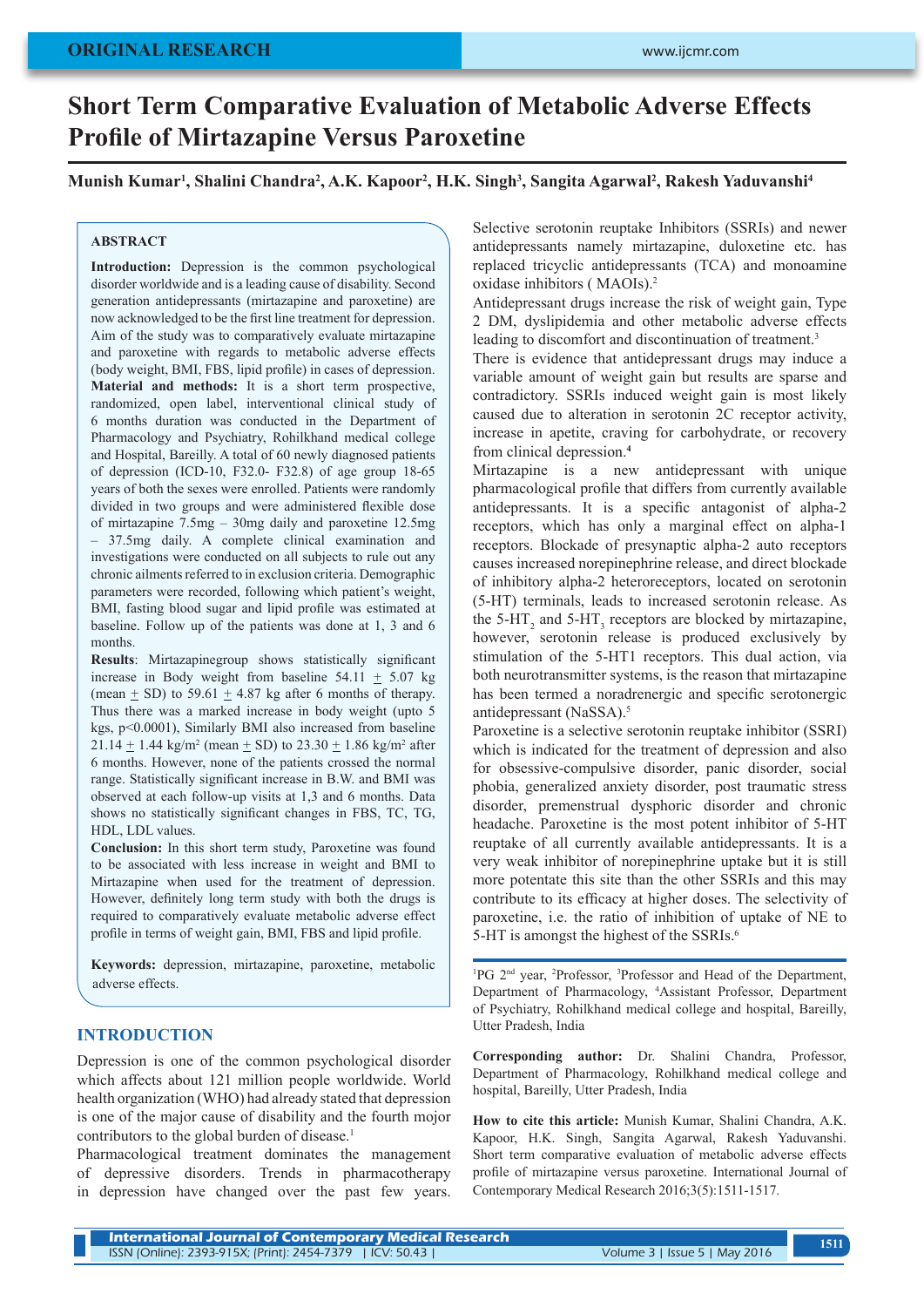Indians are more susceptible to the metabolic effect of psychotropic drug and there are very less studies conducted in this regard.3 Because of less data available on Indian Studies<sup>2</sup>, we conduct this short term study to compare the metabolic adverse effects profile of Mirtazapine versus Paroxetine.

Aim and objective of the research was to comparatively evaluate mirtazapine and paroxetine with regards to metabolic adverse effects (body weight, BMI, FBS, lipid profile) in cases of depression.

#### **MATERIAL AND METHODS**

A six months (short term) prospective, randomized, interventional, open label flexible dose clinical study to compare the metabolic adverse effects in patients of depression receiving treatment with either mirtazapine or paroxetine was conducted in the department of Pharmacology and department of Psychiatry, Rohilkhand Medical College and Hospital, Bareilly, Uttar Pradesh. Approval for the study protocol was obtained from the Institutional Ethical Committee. Each subject signed an informed consent statement prior to participation and could withdraw without prejudice at any time.

Patients of 18-65 years age group and of both genders attending to Psychiatry outpatient department during the study period diagnosed with depression falling under the group (F32.0-F32.8) as per criteria of the  $10<sup>th</sup>$  edition of the International Classification of Diseases (ICD-10) receiving either mirtazapine or paroxetine were included in the study. It is ensured that they have not received any antidepressant agent earlier as the study was carried out in drug naïve individuals of depression.

A total of 60 patients (MIR=30 and PAR=30) comprised of sample size and all patients were allotted a reference number. Simple randomization was done and the odd numbers were assigned to mirtazapine and even numbers to paroxetine group.

Flexible dose schedule of both drugs were used, mirtazapine 7.5-30mg/day and paroxetine 12.5-40mg/day depending on evaluation of clinical condition and clinical response by the consultant psychiatrist, though initially lower doses were administered. No other antidepressant drug therapy was given to patients except test drugs during the study period. All the patients who were enrolled and participating in the clinical study were emphatically told that they have to take the prescribed medicine for at least 6months despite adequate control to prevent reoccurrence of depression.

Newly diagnosed, first episode cases of depression (ICD-10, F32.0- F32.8, drug naïve patients) of age group 18-65 years, of both sexes were included in the study.

Following patients were excluded from the study: Patient of age group less than 18 and more than 65 years. Pregnant and lactating females. Patients with history of taking antidepressant before the study. Patients with history of Diabetes mellitus. Dyslipidemic and obese patients. History of significant and untreated medical illnesses including severe cardiovascular disease, hepatic, renal, or untreated thyroid disease, hepatitis and HIV. Patients currently taking the following medication, antiepileptic, antipsychotic, antiparkinsonian drugs, birth control pills, steroids, propranolol, thiazide diuretics and agents that induce weight loss.

Following investigations to be done for screening of patients: Fasting Blood sugar; Lipid profile: LDL, HDL, TG, TC; ECG; Renal function test; Liver function test; T3, T4, TSH; Pregnancy test (females); Urine routine and microscopy. While fasting blood sugar and lipid profile done in each follow up.

A complete preliminary clinical examination was conducted on all the subjects included in the study to rule out any chronic ailments referred to in the exclusion criteria. After initial screening, the socio demographic data regarding age, sex, socio-economic status, family history and other demographic parameters were recorded in the case report form. Patients were then evaluated by senior consultant psychiatrist.

For calculating body mass index  $(BMI = kg/m<sup>2</sup>)$  patient's height and weight were taken using measuring tape and weighing machine respectively. Blood pressure was measured with using standard protocol. Thereafter, relevant

| Characteristic                      | Group A(Mir)     | Group B (parx)  | table-Value | P-Value | Significance |  |
|-------------------------------------|------------------|-----------------|-------------|---------|--------------|--|
| Age                                 | $39.13 \pm 5.77$ | $40.2 \pm 6.70$ | 0.6628      | 0.5101  | <b>NS</b>    |  |
| Sex                                 |                  |                 |             |         |              |  |
| Male                                | 13               | 14              | 0.067       | 0.795   | $_{\rm NS}$  |  |
| Female                              | 17               | 16              |             |         |              |  |
| Locality                            |                  |                 |             |         |              |  |
| Ruler                               | 19               | 14              | 1.684       | 0.1943  | <b>NS</b>    |  |
| Urban                               | 11               | 16              |             |         |              |  |
| Education                           |                  |                 |             |         |              |  |
| Illiterate                          | 14               | 11              | 0.617       | 0.4321  | <b>NS</b>    |  |
| Literate                            | 16               | 19              |             |         |              |  |
| Socio-economic Status               |                  |                 |             |         |              |  |
| Lower                               | 9                | $\overline{2}$  | 8.455       | 0.0762  | <b>NS</b>    |  |
| Lower middle                        | 8                | 12              |             |         |              |  |
| Upper                               | $\mathbf{0}$     |                 |             |         |              |  |
| <b>Upper Lower</b>                  | 11               | 9               |             |         |              |  |
| Upper middle                        | $\overline{2}$   | 6               |             |         |              |  |
| Table-1: Demographic characteristic |                  |                 |             |         |              |  |

**International Journal of Contemporary Medical Research**  Volume 3 | Issue 5 | May 2016 | ICV: 50.43 | ISSN (Online): 2393-915X; (Print): 2454-7379 **<sup>1512</sup>**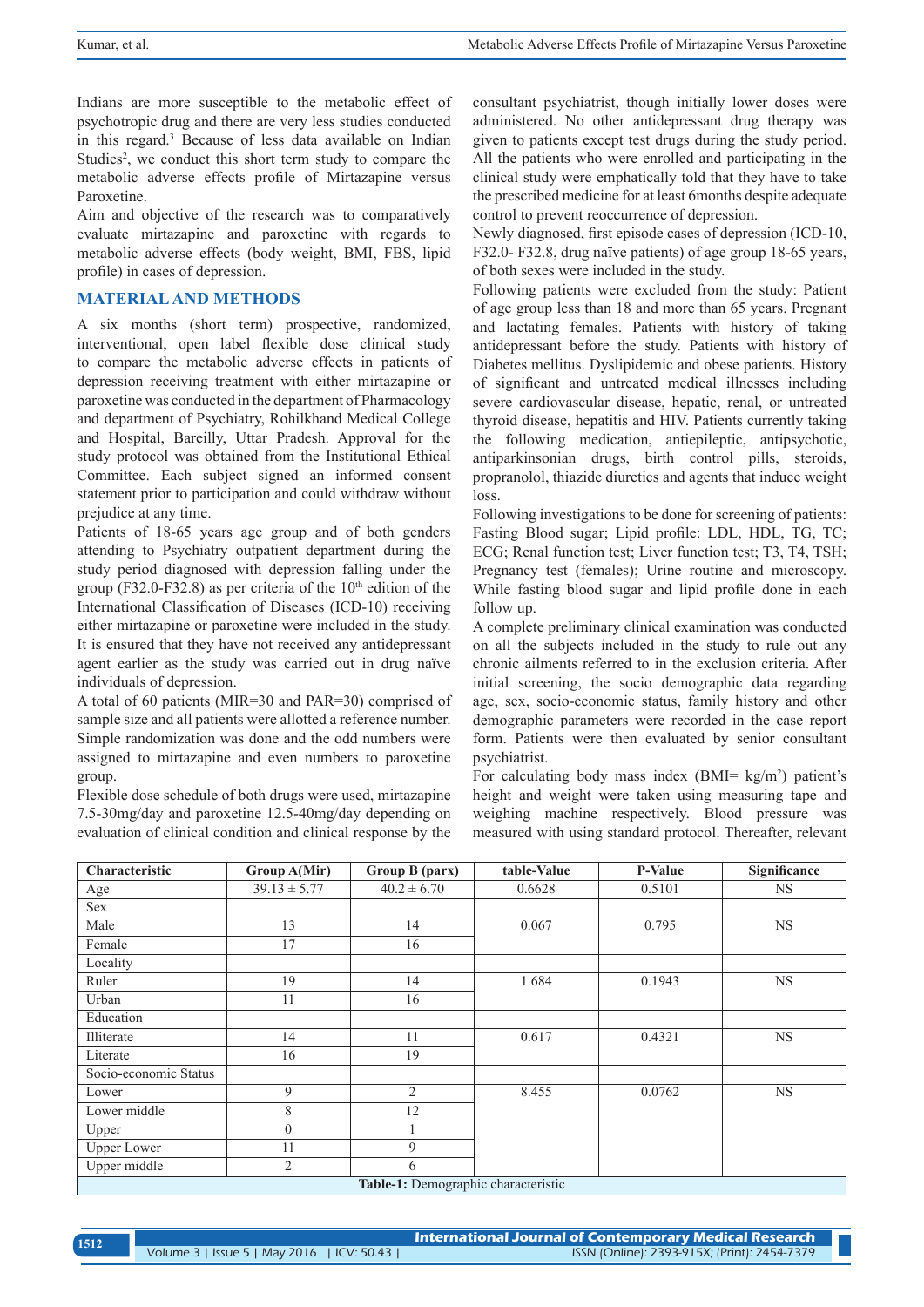| p-value         | 0.0001           | 0.0001           | 0.9113           | 0.9502             | 0.9811            | 0.8633           | 0.8075           |                                                                                         | P-value         | 0.0004          |
|-----------------|------------------|------------------|------------------|--------------------|-------------------|------------------|------------------|-----------------------------------------------------------------------------------------|-----------------|-----------------|
| t-value         | 6.7562           | 6.5979           | 0.1125           | 0.603              | 0.0239            | 0.1738           | 0.2461           |                                                                                         | T-value         | 20761           |
| 6 Months        | 59.61 $\pm$ 4.87 | $23.30 \pm 1.86$ | $84.29 \pm 6.23$ | $138.50 \pm 23.14$ | $124.32 \pm 6.55$ | $85.57 \pm 4.24$ | $44.93 \pm 2.91$ |                                                                                         | 6 Months        | 56 18 + 5 55    |
| p-value         | 0.0001           | 0.0001           | 0.7449           | 0.9841             | 0.9874            | 0.6835           | 2.2672           |                                                                                         | P-value         | 0.0163          |
| t-value         | 5.3853           | 5.3202           | 0.3287           | 0.0202             | 0.0159            | 0.4121           | 0.133            |                                                                                         | T-value         | <b>25561</b>    |
| 3 Months        | 56.18 $\pm$ 4.78 | $21.42 \pm 1.40$ | 84.11 ± 4.86     | $138.75 \pm 16.18$ | $124.21 \pm 6.11$ | $85.96 \pm 6.81$ | 44.00 $\pm$ 2.39 | Table-2: Shows the effect of mirtazapine on mean body weight BMI, FBS and lipid profile | 3 Months        | $55 - 71$ + 507 |
| p-value         | 0.0001           | 0.0001           | 0.8601           | 0.8424             | 0.6931            | 0.8009           | 0.861            |                                                                                         | P-value         | 0.0831          |
| t-value         | 5.3986           | 4.7868           | 0.1779           | 0.2007             | 0.3989            | 0.2546           | 0.1768           |                                                                                         | T-value         | <b>LLOL</b> 1   |
| 1 Month         | $55.00 \pm 4.97$ | $21.48 \pm 1.46$ | $84.61 \pm 5.73$ | $138.29 \pm 12.23$ | $124.96 + 8.10$   | $85.04 \pm 3.55$ | $44.89 \pm 3.44$ |                                                                                         | 1 Month         | 50 7 + 2 2 2 2  |
| <b>Baseline</b> | $54.11 \pm 5.07$ | $21.14 \pm 1.44$ | $84.46 \pm 5.19$ | $138.82 \pm 16.33$ | $124.25 + 13.75$  | $85.32 \pm 5.36$ | $44.75 \pm 3.01$ |                                                                                         | <b>Baseline</b> | $55/5 + 6/16$   |
| Parameters      | Body Weight      | BMI              | FBS              |                    |                   |                  |                  |                                                                                         | Parameters      | Body Weight     |

| P-value         | 0.0004             | 0.0005           | 0.7831           | 0.8716                                  | 0.9750                                 | 0.9147           | 0.9661           |                                                                      |
|-----------------|--------------------|------------------|------------------|-----------------------------------------|----------------------------------------|------------------|------------------|----------------------------------------------------------------------|
| T-value         | 3.9761             | 3.9223           | 0.2780           | 0.1631                                  | 0.0317                                 | 0.1080           | 0.0429           |                                                                      |
| 6 Months        | $56.48 \pm 5.55$   | $21.27 \pm 1.11$ | $83.66 \pm 5.41$ | $136.24 \pm 5.94$                       | $125.06 \pm 11.33$                     | $83.76 \pm 3.79$ | $45.69 \pm 2.42$ |                                                                      |
| P-value         | 0.0163             | 0.0184           | 0.8202           | 0.9152                                  | $\frac{6.954}{0.954}$                  | 0.9400           | 0.5000           |                                                                      |
| T-value         | 2.5564             | 2.5033           | 0.2294           | $\frac{0.1045}{0.0583}$                 |                                        | 0.0759           | 0.6834           |                                                                      |
| 3 Months        | $55.71 \pm 5.92$   | $20.95 \pm 1.15$ | $83.69 \pm 5.02$ | $136.76 \pm 8.14$                       | $125.0 \pm 13.49$                      | $83.72 \pm 3.32$ | $45.17 \pm 2.70$ | effect of paroxetine on mean body weight BMI, FBS and lipid profile. |
| P-value         | 0.0831             | 0.075            | 0.973            | 0.7170                                  | 0.9831                                 | 0.8030           | 1.000            |                                                                      |
| T-value         | 1.7974             | 1.8431           | 0.0333           | 0.3662                                  | 0.0214                                 | 0.2514           | 0.0000           | Table-3: Shows the                                                   |
| 1 Month         | $55.55 \pm 6.03$   | $20.90 \pm 1.17$ | $83.93 \pm 4.92$ | $136.59 \pm 14.20$   $136.17 \pm 11.54$ | $125.14 \pm 8.36$   $125.17 \pm 10.18$ | $83.38 \pm 4.00$ | $45.65 \pm 2.53$ |                                                                      |
| <b>Baseline</b> | 55.45 $\pm$ 6.16   | $20.85 \pm 1.22$ | $83.97 \pm 3.98$ |                                         |                                        | $83.66 \pm 4.30$ | $45.66 \pm 3.66$ |                                                                      |
| Parameters      | <b>Body Weight</b> | BMI              | FBS              | $\sum_{i=1}^{n}$                        | Ë                                      |                  |                  |                                                                      |

investigations were done. Patient's fasting blood sugar and lipid profile was estimated at baseline. After baseline investigations, patients were randomly divided in two groups one group was administered flexible dose of mirtazapine 7.5-30 mg daily and the other group received flexible dose of paroxetine 12.5-40 mg daily as per the clinical response.

Patients under study were subsequently monitored and reassessed at 1month, 3 month and 6 month. During each follow up visit weight of the patient was recorded to calculate body mass index, blood glucose level and lipid profile were also estimated and the result of investigations was compared from baseline and last follow up visit details. Psychiatric evaluation of the patients was also done by the consultant psychiatrist during each visit. All adverse events or associated side effects during treatment were recorded in case report form. The treatment compliance was evaluated at each monthly visits using tablet counts and questioning the parents/relatives.

## **STATISTICAL ANALYSIS**

Statistical analysis was performed with (SPSS) windows version 20. Change in meam values of body weight, body mass index (BMI), blood sugar level and lipid profile (at baseline,1 month, 3 month, 6 month) were compared between two groups by using unpaired 't' test and in the groups by paired 't' test.

## **RESULTS**

Table–1 shows the demographic parameters and socioeconomic status of the patients enrolled in the study. There were no statistically significant difference between both the groups with respect to age (p=0.5101), Sex (p= 0.795), locality (p = 0.194), education ( $p= 0.432$ ) and socioeconomic status ( $p= 0.0762$ ).

Table-2 shows statistically significant increase in body weight from baseline 54.11  $\pm$ 5.07 kg (mean  $\pm$  SD) to 59.61  $\pm$  4.87 kg after 6 months of therapy. Thus there was a marked increase in body weight (upto 5 kg, p<0.0001), weight gain was evident after 1 month of therapy with mirtazapine.

Similarly mirtazapine also increased mean BMI from baseline  $21.14 \pm 1.44$  kg/m<sup>2</sup> (mean  $\pm$  SD) to 23.30  $\pm$  1.86 kg/m<sup>2</sup> after 6 months. However, none of the patients crossed the normal range. Statistically significant increase in B.W. and BMI was observed at each follow-up visits at 1,3 and 6 months.

Regarding effect of Mirtazapine on FBS, mean FBS at baseline was  $84.46 \pm 5.19$  mg/dl and at the end point was  $84.29 \pm 6.23$ mg/dl, thus reflecting no significant changes in FBS (p= 0.9113). No statistically significant alteration at end point in  $TC$  ( $p=0.9505$ ) and TG (p=.9811) levels were recorded LDL and HDL levels also showed no statistically significant increased p= 0.8633 and 0.8075 at end point respectively thus indicating that mirtazapine did not significantly altered lipid profile parameters.

Mean body weight at baseline was  $55.45 \pm 6.16$ kg and it increased to  $56.48 \pm 5.55$  kg at the end of 6 months. Thus, paroxetine also showed a statistically significant increased in body weight (upto 1.1kg  $p = 0.0004$ ) and the increase was evident as early as after 2nd follow-up visit at 3 months.

Mean BMI at baseline was  $20.85 \pm 1.22$  mg/m<sup>2</sup> and it was statistically significantly increased to  $21.27 \pm 1.11$  kg/m<sup>2</sup> at the end point. The increase in BMI was observed after 3 months of treatment. However, none of the patients crossed the normal range  $(18.5 - 24.99 \text{kg/m}^2)$ .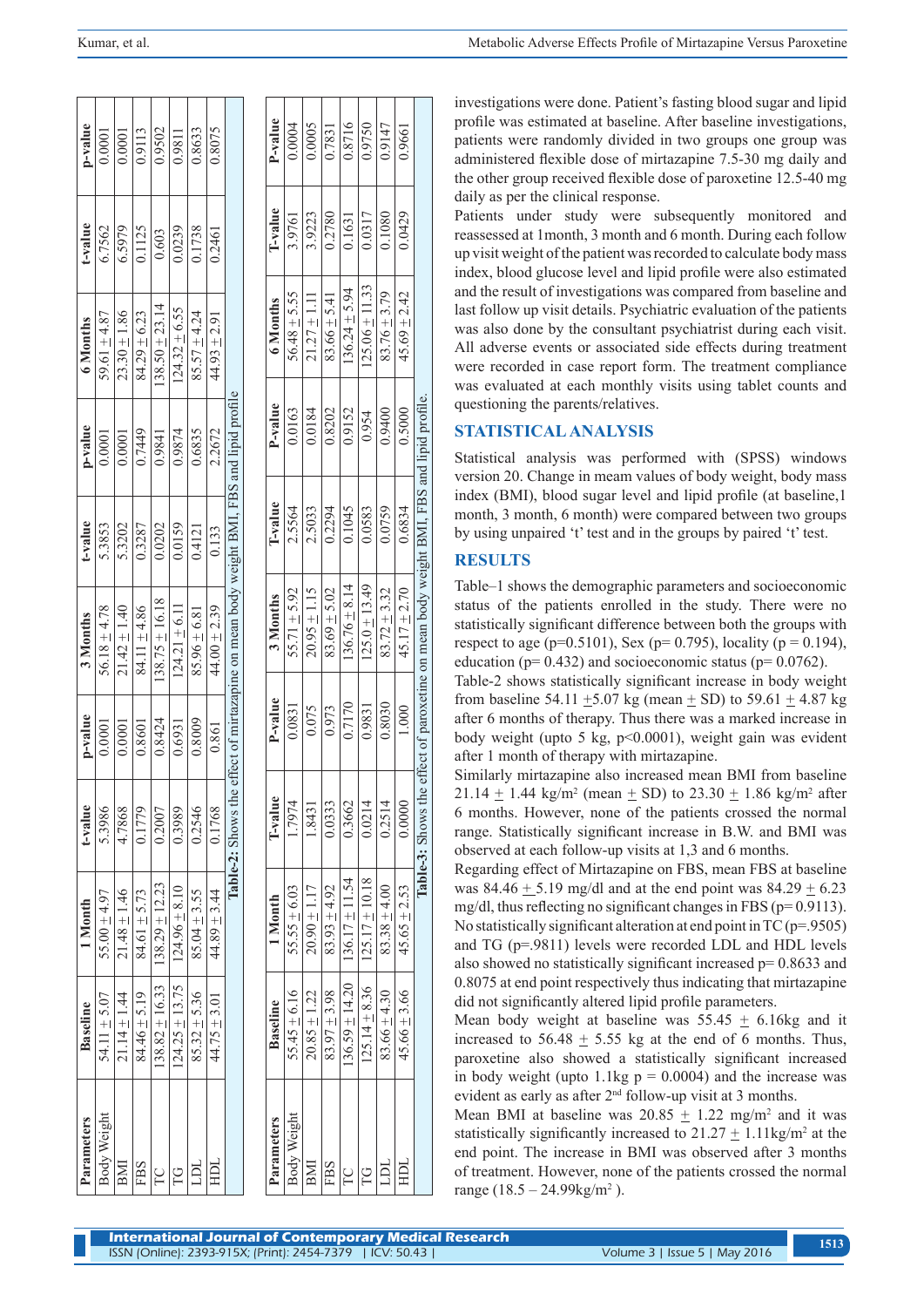| Weight                                                                                     | Group A(Mir)     | Group B (parx)   | <b>P-Value</b> | Significance       |  |  |
|--------------------------------------------------------------------------------------------|------------------|------------------|----------------|--------------------|--|--|
| Baseline                                                                                   | $54.11 \pm 5.07$ | $55.45 \pm 6.16$ | 0.3743         | NS                 |  |  |
| month                                                                                      | $55.00 \pm 4.97$ | $55.55 \pm 6.03$ | 0.7111         | <b>NS</b>          |  |  |
| 3 <sub>month</sub>                                                                         | $56.18 \pm 4.78$ | $55.71 \pm 5.92$ | 0.7431         | <b>NS</b>          |  |  |
| 6 <sub>m</sub> onth                                                                        | $59.61 \pm 4.87$ | $56.48 \pm 5.55$ | 0.0283         | Significant        |  |  |
| BMI                                                                                        |                  |                  |                |                    |  |  |
| Baseline                                                                                   | $21.14 \pm 1.44$ | $20.85 \pm 1.22$ | 0.4277         | <b>NS</b>          |  |  |
| l month                                                                                    | $21.48 \pm 1.46$ | $20.90 \pm 1.17$ | 0.0960         | <b>NS</b>          |  |  |
| 3 <sub>month</sub>                                                                         | $21.92 \pm 1.40$ | $20.95 \pm 1.15$ | 0.0057         | Very significant   |  |  |
| 6 <sub>m</sub> onth                                                                        | $23.30 \pm 1.86$ | $21.27 \pm 1.11$ | < 0.0001       | Highly significant |  |  |
| <b>Table-4:</b> Comparison of Meanweight and BMI in Group A and Group B in Follow-up visit |                  |                  |                |                    |  |  |

| <b>FBS</b>                                                                        | Group A(Mir)     | Group B (parx)   | t-Value | <b>P-Value</b> | Significance |
|-----------------------------------------------------------------------------------|------------------|------------------|---------|----------------|--------------|
| Baseline                                                                          | $84.46 \pm 5.19$ | $83.97 \pm 3.98$ | 0.4008  | 0.6901         | <b>NS</b>    |
| month                                                                             | $84.61 \pm 5.73$ | $83.93 \pm 4.92$ | 0.4813  | 0.6322         | <b>NS</b>    |
| 3 <sub>month</sub>                                                                | $84.11 \pm 4.86$ | $83.69 \pm 5.02$ | 0.3208  | 0.7496         | <b>NS</b>    |
| 6 <sub>month</sub>                                                                | $84.29 \pm 6.23$ | $83.66 \pm 5.41$ | 0.4081  | 0.6848         | <b>NS</b>    |
| <b>Table-5:</b> Comparison of Mean FBS in Group A and Group B in Follow-up visit. |                  |                  |         |                |              |

| TC-                                                                                     | Group A(Mir)       | Group B (parx)     | t-Value | <b>P-Value</b> | Significance |  |
|-----------------------------------------------------------------------------------------|--------------------|--------------------|---------|----------------|--------------|--|
| <b>Baseline</b>                                                                         | $138.82 \pm 16.33$ | $136.59 \pm 14.20$ | 0.5507  | 0.5840         | <b>NS</b>    |  |
| l month                                                                                 | $138.29 \pm 12.23$ | $136.17 \pm 11.54$ | 0.6733  | 0.5036         | <b>NS</b>    |  |
| 3 month                                                                                 | $138.75 \pm 16.18$ | $136.76 \pm 8.14$  | 0.5897  | 0.5578         | <b>NS</b>    |  |
| 6 month                                                                                 | $138.50 \pm 23.14$ | $136.24 \pm 5.94$  | 0.5090  | 0.6128         | <b>NS</b>    |  |
| TG                                                                                      | Group A(Mir)       | Group $B(parx)$    | t-Value | P-Value        | Significance |  |
| <b>Baseline</b>                                                                         | $124.25 \pm 13.75$ | $125.14 \pm 8.36$  | 0.2965  | 0.7680         | <b>NS</b>    |  |
| l month                                                                                 | $124.96 \pm 8.10$  | $125.17 \pm 10.18$ | 0.0860  | 0.9318         | <b>NS</b>    |  |
| 3 month                                                                                 | $124.21 \pm 6.11$  | $125.0 \pm 13.49$  | 0.2830  | 0.7782         | <b>NS</b>    |  |
| 6 month                                                                                 | $124.32 \pm 6.55$  | $125.06 \pm 11.33$ | 0.3005  | 0.7650         | <b>NS</b>    |  |
| <b>Table-6:</b> Comparison of Mean TC and TG in Group A and Group B in Follow-up visit. |                    |                    |         |                |              |  |

| <b>Adverse Effects</b>                                        | <b>Mirtazapine</b> | Paroxetine    |  |  |  |
|---------------------------------------------------------------|--------------------|---------------|--|--|--|
|                                                               | $(n=30)$           | $(n=30)$      |  |  |  |
| Somnolence                                                    | $20(66.66\%)$      | $0(0.00\%)$   |  |  |  |
| <b>Dizziness</b>                                              | $8(26.66\%)$       | $0(0.00\%)$   |  |  |  |
| Headache                                                      | $4(13.33\%)$       | $2(6.66\%)$   |  |  |  |
| Insomnia                                                      | $0(0.00\%)$        | 13 (43.33%)   |  |  |  |
| Nausea                                                        | $7(23.33\%)$       | $20(66.66\%)$ |  |  |  |
| Anxiety                                                       | $2(6.66\%)$        | $5(16.66\%)$  |  |  |  |
| Tremors                                                       | $1(3.33\%)$        | $5(16.66\%)$  |  |  |  |
| Dry Mouth                                                     | $2(6.66\%)$        | $0(0.00\%)$   |  |  |  |
| Sexual Dysfunction                                            | $0(0.00\%)$        | $4(13.33\%)$  |  |  |  |
| Table-7: shows main adverse effects associated with mirtazap- |                    |               |  |  |  |
| ine versus paroxetine                                         |                    |               |  |  |  |

Paroxetine does not significantly alter the mean FBS as FBS at the baseline was  $83.97 \pm 3.98$  mg/dl (mean  $\pm$  SD) and after 6 months  $83.66 \pm 5.41$ .

No statistically significant rise in mean TC (p= .9502) and mean TG (p= 0.9811)level from baseline till the end point.

Also mean LDL ( $p=0.9147$ ) and mean HDL ( $p=0.9661$ ) were not significantly raised, which indicated that on lipid profile parameters paroxetine had no significant effect.

Table-4 Shows comparative evaluation of mirtazapine and paroxetine on body weight and BMI, both agents caused increase in body weight but mirtazapine comparatively cause more increased in body weight at 6 month. Significant difference in body weight between two agents were noted only after 6 months, a markedly significant p value  $(p=0.0283)$  was obtained.

Similarly mirtazapine caused more marked significant rise in BMI compared to paroxetine and statistically significant difference was noted after 3 months onwards.

Table-5 shows comparative evaluation of FBS between mirtazapine and paroxetine treated groups. No statistically significant difference in mean FBS was observed in both the groups.

Table-6, shows comparative evaluation of mirtazapine and paroxetine on TC, TG, LDL and HDL levels. No statistically significant difference was recorded between two groups in lipid profile.

The present study also compared various other adverse effectsover 6 monthstreatment who received mirtazapine and paroxetine. The most common adverse experiences occurring during 6 months treatment with mirtazapine were somnolence (66.66%), Dizziness (26.66%), headache (13.33%), Nausea (23.33%), anxiety (6.66%), dry mouth (6.66%). With paroxetine the common adverse effects noted were insomnia (43.33%), Nausea (66.66%) anxiety (16.66%), tremors (16.66%) and sexual dysfunction in males  $(13.33\%)$ .

## **DISCUSSION**

Depression is one of the leading causes of global disease, burden and disability.<sup>7</sup> The Pharmacological tretament of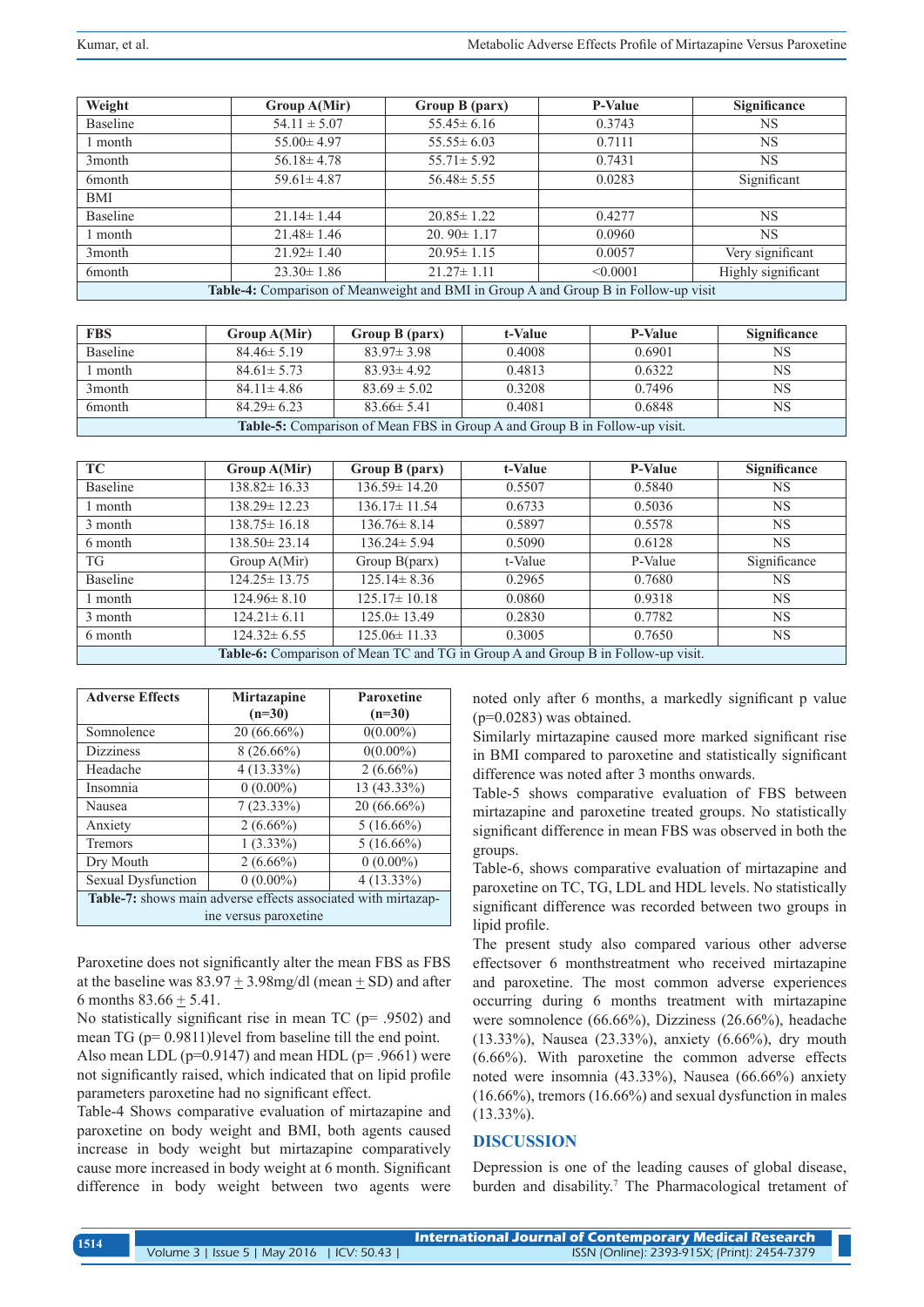depression include TCAs, Monoamine oxidase Inhibitors (MAOIs) and SSRIs. Because of serious adverse effect and dangerous food interactions TCAs and MAOIs are not preferred these days and are being largely replaced by SSRIs and novel antidepressants like mirtazapine, duloxetine etc.

Mirtazapine is a new antidepressant that is noradrenergic and specific serotonergic antidepressant. Paroxetine is specific serotonergic receptor Inhibitor. There is a limited data available among Indian population regarding the associated between these drugs and metabolic adverse effect profile.

The primary objective of our study was short term comparison of the metabolic adverse effect of Mirtazapine versus Paroxetine. In the present study, patients of young age group predominated with insignificant difference in number of males and females.

In this study, Mirtazapine caused significant increase in weight as early as after 1 month onward and marked increase up to approximately 5.5 kg at the end point  $(6<sup>th</sup>$ month) whereas Paroxetine caused lesser increase in weight approx. 1.04kg. Our findings are in the accordance with the studies of Chen-Jee Hong et al, $7$  who observed greater weight increase for the mirtazapine treated patients. In a retrospective study done by Lahon et al.<sup>2</sup> treatment with Mirtazapine for depression was associated with weight gain. The association of Mirtazapine with weight gain is also supported by previous studies.<sup>8</sup> Weight gain was with the highest incidence in the Mirtazapine groups (p=0.04) when compared with fluoxetine (SSRIs).<sup>9</sup>

In our study Mirtazapine showed statistically significant increase in weight in the all follow-ups within the group (5.5.kg at end point). Paroxetine also showed increase in weight (1.04 at end point) but the pattern of increase in weight differed in both with higher gain with Mirtazapine group.

Although some SSRIs are typically associated with weight loss during initial therapy.<sup>10,11</sup> Weight is often regained after 6 months and can be followed by additional weight gain with long term use. Uncontrolled studies have reported weight gain of 10.80 kg for paroxetine after 6-12 months of therapy.10 Nihalani Net al<sup>12</sup> in their study reported that Mirtazapine had shown greater weight gain when compared to SSRIs (Paroxetine, Fluoxetine and Citalopram). In a double-blind design study,<sup>13</sup> Mirtazapine showed statistically significant increase of 2.5% body weight over the course of the study that appeared to reach a plateau as early as 3 weeks of the study. In an 8 weeks open-level pilot study<sup>14</sup> of Mirtazapine in children (age 8-12 years) with social phobia showed significant weight gain was observed with Mirtazapine. Lamer M et al<sup>15</sup> in their 6 weeks period controlled clinical study trial observed mean  $\pm$  SD body weight increase from  $63.6 \pm 13.1$  kg to  $66.6 \pm 11.9$ kg during Mirtazapine treatment (p= 0.27) and fat mass increase in study subjects from 20.9  $\pm$  9.6kg to 22.1  $\pm$  9.3kg (p= 0.018). In these studies weight gain with mirtazapine occurred in early weeks of treatments. Our findings consistent with these authors.

Short-term antidepressant therapy studies have suggested that the chances of weight gain is less likely to occur when SSRI are used in the short term (3 to 6 months).<sup>8</sup> In contrast to this a 24 weeks double blind study of paroxetine and

sertraline showed significantly gain in weight.<sup>16</sup> Four US studies in their meta analysis report found that there was gain in weight with mirtazapine during the first four weeks of treatment.17 This is in line with our observations. Though blockade of histamine  $H<sub>1</sub>$ , and Serotonin 2C receptors mirtazapine is likely to be related to weight gain in both the short-term and long term.<sup>18</sup>

Paroxetine may be more likely than other SSRIs to cause weight gain during short-term or long-term treatment.<sup>13</sup> Weight change induced by Paroxetine is probably related to alliteration in serotonin 2C receptor activity, appetite increase, carbohydrate craving or recovery from clinical depression.16 Moreover, there were no patients who had significant weight gain (increase of  $\geq$  7% to baseline body weight) among 60 patients at the end point in both the group. Weight gain as a side effect of antidepressant therapy**<sup>19</sup>** in the short-term (3 to 6 months) and the long term (1 year or longer) contribute to the reluctance of patients to continue or start treatment.<sup>16</sup>

In our study, highly significant increase  $(p<0.0001)$  in BMI was observed with mirtazapine after each 1,3 and 6 months follow-up. 17 cases (56.66%) showed increase BMI with mirtazapine. Paroxetine also caused significant increase in BMI after 3 months of therapy and observed in only 8 patients (26.66%).

Few studies have reported increase on BMI with SSRI.20,21 Kim EJ et al<sup>22</sup> in their study observed that after 3 months of paroxetine treatment BMI was unchanged which is not in line with our observations.

In our study, regarding FBS, it was observed that both mirtazapine and paroxetine treated groups did not significantly after FBS values. Hyperglycemia was associated with mirtazapine in retrospective study done by Lahon et al.<sup>2</sup> Derijks H J et al<sup>23</sup> also observed that mirtazapine was associated with hyperglycemia. Hyperglycemia was reported by star Khoza et  $al<sup>24</sup>$  following treatment with mirtazapine and paroxetine. The time to onset of glucose dysregulation ranged from 4 days to 5 months after initiation of antidepressant therapy. More than two thirds (68%) of the cases (n=1) reported glucose control disturbances with 1 month of therapy. All these observation do not support our study regarding glucose disturbances.

Reader et al<sup>25</sup> reported an association between the use of SSRI and abdominal obesity, hypercholesterolemia and a trend toward diabetes. Mirtazapine did not influence the glucose homeostatic in 6 weeks study by Lamer M. etal<sup>15,</sup> which as supporting our study. A number of research workers<sup>2,26,13</sup> observed hypercholesterolemia and abnormal lipid profile when mirtazapine prescribed for depression and commented that mirtazapine was a drug that was known to cause dyslipidemia. Mirtazapine subjects also showed significantly increased TC at week  $4$  ( $p=0.16$ ) and a transient rise in TG that normalized by week 4 no significant changes observed in any of the other lipid parameters.

Paroxetine cause increased cholesterol, increased LDL as well as HDL in the 3 months study by Kim et al.<sup>22</sup> Julie L et al<sup>27</sup> in their study found that mirtazapine associated hypertriglyceridemia had contributing to the development of acute pancreatitis and diabetic ketoacidosis.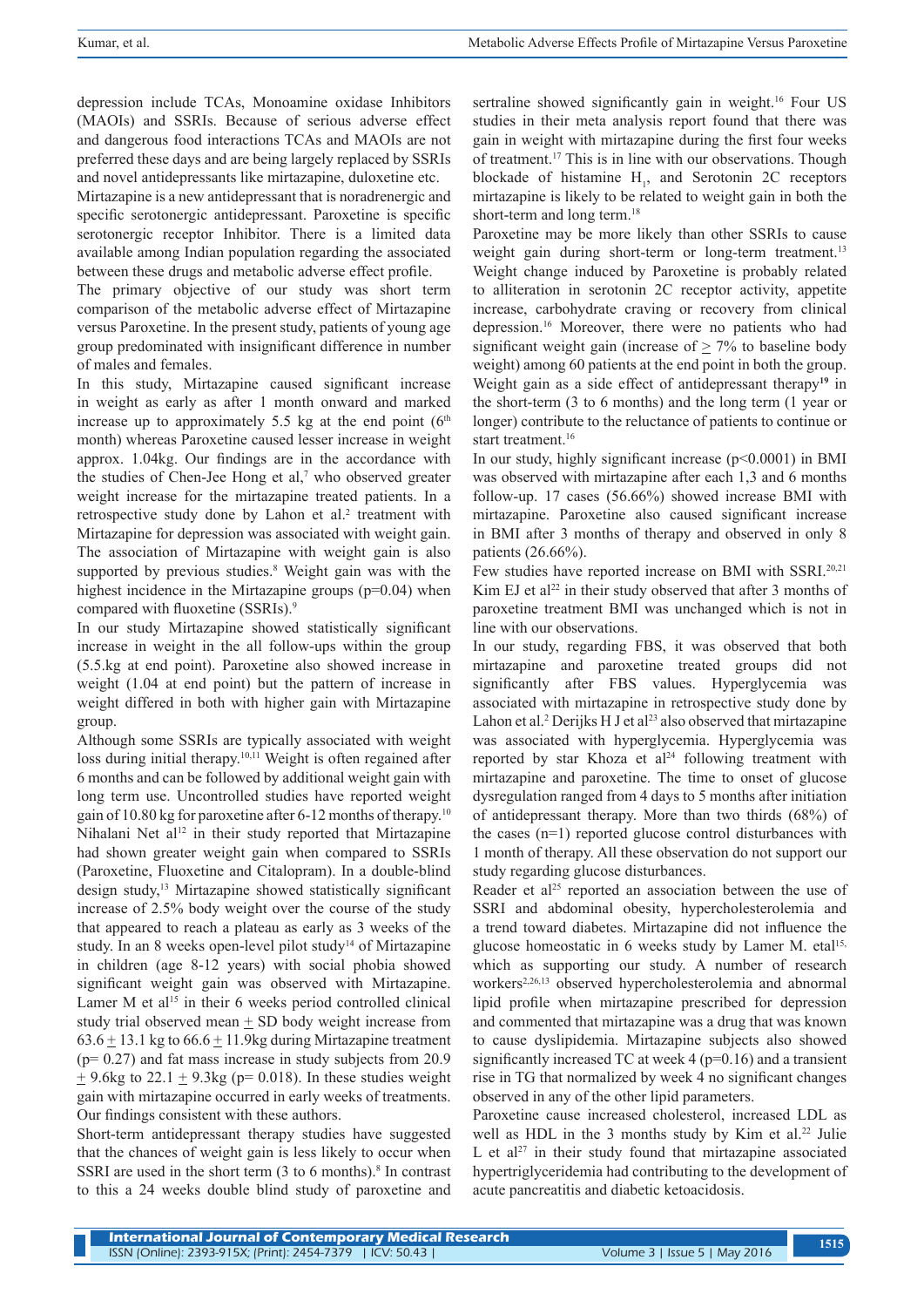Dyslipidemia was noted in 2 (6.66%) patients with mirtazapine group which was not significant.

The adverse effect profile is an important consideration while prescribing drug in the treatment of depression. The present study also compared various other adverse effects over 6 months treatment who received mirtazapine and paroxetine. The most common adverse experiences occurring during 6 months treatment with mirtazapine were somnolence (66.66%), Dizziness (26.66%), headache (13.33%), Nausea (23.33%), anxiety (6.66%), dry mouth (6.66%). With paroxetine the common adverse effects noted were insomnia (43.33%), Nausea (66.66%) anxiety (16.66%), tremors (16.66%) and sexual dysfunction in males (13.33%).

Dropouts within the mirtazapine group were 2 subjects because of somnolence and weight gain.1subject receiving paroxetine dropped-out of the study because of insomnia.

There were some differences in the adverse effects profile of the two antidepressants. Many authors<sup>28,29</sup> observed similar type adverse effects with mirtazapine and paroxetine in short term studies. However, Wade et al,<sup>30</sup> in their 24 weeks treatment observed only one adverse effect which state significantly higher incidence of fatigue with paroxetine found increased sweating, headache and nausea**.** Davis R et al<sup>31</sup> short term 5 to 6 weeks randomized double-blind comparative trial observed drowsiness, excessive sedation, dry mouth, increased appetite occurred significantly more frequently with mirtazapine. In another prospective, open randomized comparative 8 weeks study done by Tae Sukkim et al.32 Reported that the subject (12%) paroxetine treated groups discontinued therapy because somnolence and other common adverse effects were nausea, headache, sweating, dizziness and sexual dysfunction. Metabolic syndrome has been recognized as a risk factor in patients with severe mental illnesses like schizophrenia.33,34

In the present study mirtazapine treated group had been largely associated with increase in Bodyweight, BMI as compared to paroxetine treated group while effect on glucose, and lipid levels were unaffected by the both drugs. In our study no serious adverse effect which required hospitalization were found with either drugs.

#### **Limitation**

Because short duration of study and relative small sample size any definite conclusion could not be achieved.

### **CONCLUSION**

In this short term study, Paroxetine was found to be associated with less increase in weight and BMI to Mirtazapine when used for the treatment of depression. However, definitely long term study with both the drugs is required to comparatively evaluate metabolic adverse effect profile in terms of weight gain, BMI, FBS and lipid profile.

#### **REFERENCES**

- 1. Reddy MS. Depression: The disorder and the burden. Indian J Psychol Med. 2010;32:1-2.
- 2. Lahon K, Shetty HM, Paramel A, Sharma G. A retrospective study of the metabolic adverse effects of antipsychotics, antidepressants and mood stabilizers in the psychiatry outpatient clinic of a tertiary care hospital

in South India. Ind J NutrPharmacolNeurol Dis. 2012;  $2.237 - 42$ 

- 3. Jaco R. Anti psychotic drugs and their side-effects. Indian J Med. Res. 2009;129:2008-09.
- 4. Sussman N, Ginsberg D. Effects of psychotropic drugs on weight. Psychiatr Ann. 1999;29:580–594.
- 5. De Boer T. The effecys of mirtazapine on central noradrenergic and serotonergic neurotransmission. IntClinPsychopharmacol. 1995;10:19-23.
- 6. Hyttel J. Pharmacological characterization of selective serotonin reuptake inhibitors. IntClinPsychopharmacol. 1994;9:19–26.
- 7. Hong Chen-Jee, Hn Wei-Herng, Chen Chwen-Cheng, Hsiao Cheng-Cheng, Tsai Shin-Jeu, Ruwe Frank JL. A Double Blind, Randomized, Group-Comparative Study of the Tolerability and Efficacy of 6 weeks Treatment with Mirtazapine or fluoxetine in Depressed Chinese Patients. J Clin Psychiatry. 2003;46:921-26.
- 8. Fava M. Weight gain and antidepressants. J Clin Psychiatry. 2001;61:37-41.
- 9. Ribeiro L, Busnello JV, Kauer-sant Anna M, Madrnga M, Quevedo J, Busnello EAD, Kapczinski F. Mirtazapine versus Fluoxetine in the treatment of panic disorder. Braza J Med Biol Res. 2001;34:1303-07.
- 10. Ferguson JM. SSRI Antidepressant Medications: Adverse effects and tolerability. J Clin Psychiatry. 2001; 3:22-27.
- 11. Beyazyuz M, Albayrdk Y, Egilmez OB, Albayrade N, Beyazyerz E. Relationship between SSRIs and Metabolic syndrome Abnormalities in patients with generalized Anxiety disorder: A prospective study. Psychiatry Investing. 2003;10:148-54.
- 12. Nihalani N, Schwart TL, Siddiqui UA, Megna JL. Weight gain, obesity and psychotropic prescribing. J Obes. 2011;893629:1-9.
- 13. Nicholas LM, Ford AL, Esposito SM, Ekstrom RD, Golden RN. The effects of mirtazapine on plasma lipid profiles in healthy subjects. J Clin Psychiatry. 2003;64: 883-9.
- 14. Mrakotsky C, Masek B, Biederman J, Raches D, Hsin O, Forbes P et al. Prospective open level pilat trial of mirtazapine in clindren and odolesant with social phobia. J Anxiety Disord. 2008;22:88-97.
- 15. Laimer M, Kramer-Reinstadler K, Rauchenzauner M, Lechner-Schoner T, Strauss R, Engl J et al. Effect of Mirtazapine treatment on body composition and metabolism. J clin psychiatry. 2006;67:421-4.
- 16. Deshmukh R, Franco K. Managing weight gain as a side effects of antidepressant therapy. ClevClin J Med. 2003; 70:614-623.
- 17. Goodnick PJ, Kremer C. Weight gain during mirtazapine therapy. Prin Psychiatry. 1998;3:103-108.
- 18. Janicak PG, Davis J M, Preskorn SH, Ayd Fj Jr. Principles and practice of psychopharmacology. Baltimore: Williams and Wilkins: 1997;219-73.
- 19. Malhotra S, McElroy SL. Medical management of obesity associated with mental disorders. J Clin Psychiatry. 2002;63:24-32.
- 20. Pine DS, Goldstein RB, Wold S, Weissman MM. The Association between childhood depression and adulthood body mass index. Pediatrics. 2001;107: 1049-56.
- 21. Berlin I, Lavergne F. Relationship between body-mass index and depressive symptoms in patients with major